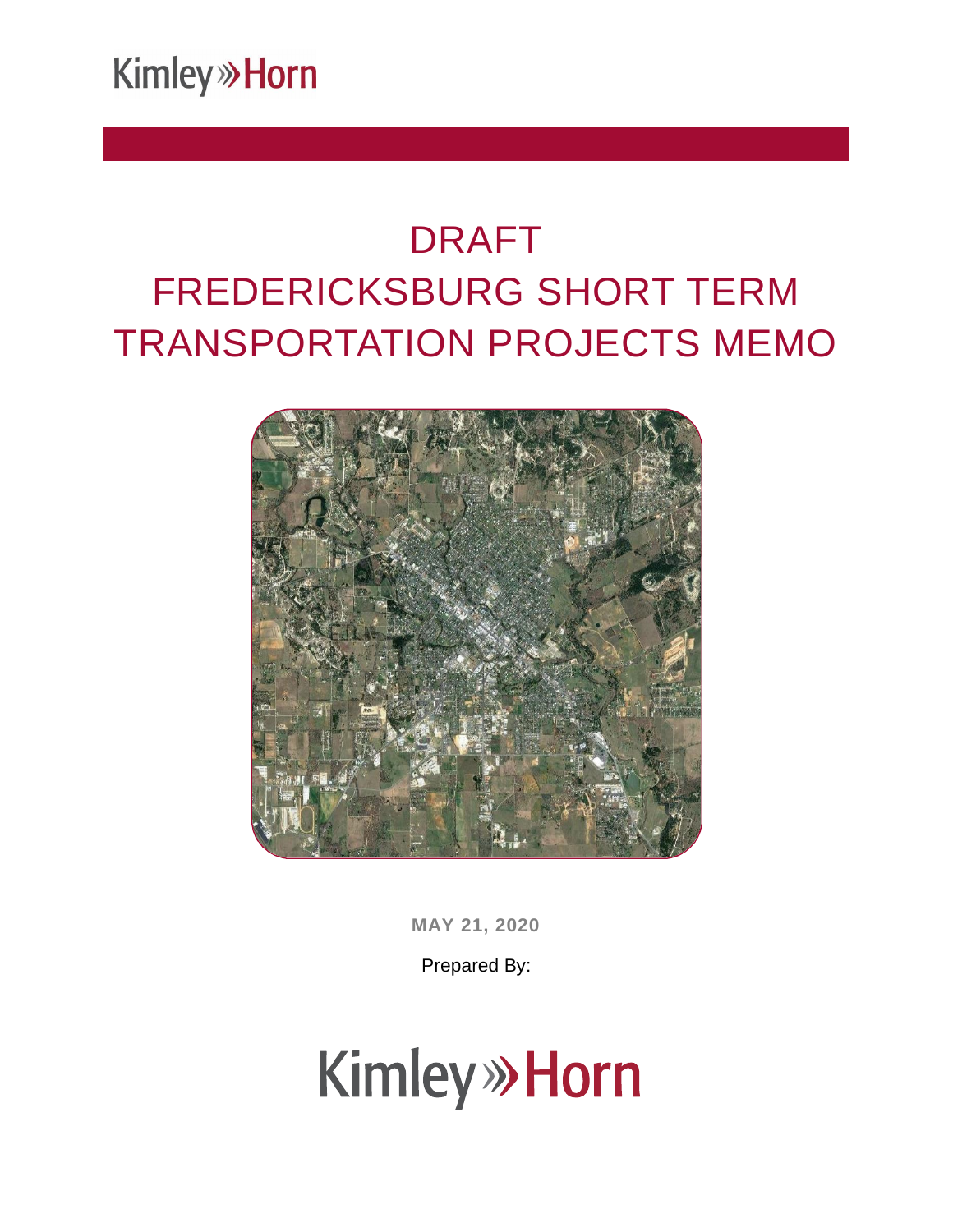### **Kimley»Horn**

### SHORT TERM PROJECTS SUMMARY

As part of the Transportation Projects Traffic Impact Study (TIS), Kimley-Horn was tasked with identifying, evaluating, and recommending short term projects that can help enhance operations and safety on the transportation system in Fredericksburg. The purpose of this memo is to break out projects by type and assumed need for engineering design. Project types include the following: 1) Minor Pavement Markings & Signs, 2) Signal Timing and Phasing Adjustments, 3) Designed Intersection Improvements, 4) Designed Striping and Signs, 5) Designed Structural Improvements. Generally, project types 1 and 2 should be able to be performed without detailed design and may potentially be done by TxDOT without involvement by the City on existing contracts. Items 3 through 5 will likely require engineered plans and review and approval by TxDOT. Funding of improvements and design is yet to be determined, but this memo helps to identify possible cost sharing measures and responsibilities between the City of Fredericksburg and TxDOT as well as estimated planning level costs of design and construction, which would be adjusted during actual design.

The following Table 1 illustrates each project type with approximate engineering costs (if detailed design is needed) and estimated implementation costs.

| <b>Project Type</b>                                | <b>Project Subtype</b> | <b>Estimated</b><br><b>Engineering Costs</b> | <b>Estimated</b><br>Implementation<br><b>Costs</b> |
|----------------------------------------------------|------------------------|----------------------------------------------|----------------------------------------------------|
| 1) Minor Pavement                                  | Stop Bar Relocation    | n/a <sup>1</sup>                             | \$10,000                                           |
| Markings & Signs                                   | Lane Assignment        | n/a <sup>1</sup>                             | \$70,000                                           |
| 2) Signal Timing and<br><b>Phasing Adjustments</b> | n/a                    | n/a <sup>1</sup>                             | \$10,000                                           |
| 3) Designed Intersection<br>Improvements           | n/a                    | \$30,000 to \$40,000                         | \$85,000 to \$95,000                               |
| 4) Designed Striping and<br>Signs                  | n/a                    | \$35,000                                     | \$150,000                                          |
| 5) Designed Structural<br><b>Improvements</b>      | Operational            | \$75,000 to \$90,000                         | \$355,000 to \$370,000                             |
|                                                    | <b>TOTAL COSTS</b>     | \$140,000 to \$165,000                       | \$660,000 to \$685,000 <sup>2</sup>                |
|                                                    |                        | <b>GRAND TOTAL</b>                           | \$810,000 <sup>2</sup>                             |

| Table 1 - Estimated Planning Level Costs by Project Type |
|----------------------------------------------------------|
|----------------------------------------------------------|

*<sup>1</sup>To be determined in coordination with TxDOT if design is necessary*

*<sup>2</sup>Assumes striping project on US 290 in project Type 4 moves forward, reducing project costs at Olive and Main and US 290 at Highway by \$20,000 combined.*

It is assumed that projects would proceed forward as one set of plans to minimize the amount of required TxDOT coordination and approvals for various projects and to minimize engineering costs. The remainder of this memo provides specific detail for location of short-term improvements by project type for further discussion of implementation cost sharing with TxDOT.

#### **1. MINOR PAVEMENT MARKINGS & SIGNS PROJECTS**

Generally, projects that are categorized as this project type are minor pavement markings adjustments totaling no more than 200 to 300 linear feet of pavement markings. These may need to be evaluated on a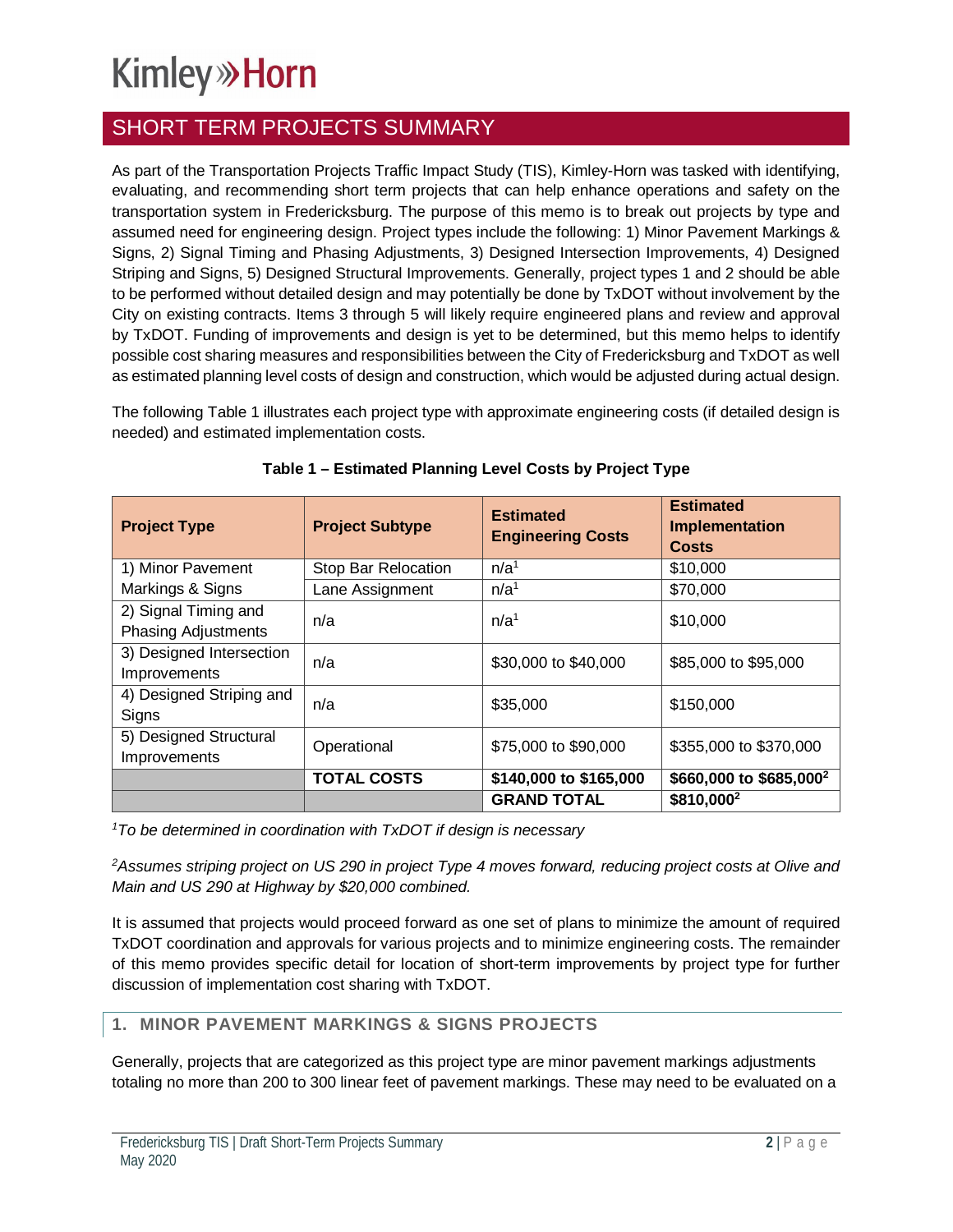### **Kimley»Horn**

case-by-case basis if these can be done without design, as some locations may require resurfacing to ensure that pavement scarring from removal of old pavement markings doesn't cause driver confusion.

The following locations include moving stop bars back by up to 30' at the referenced intersections to accommodate turning truck conflicts. These improvements are estimated to cost approximately \$2,500 to implement per approach per location, for a planning level estimated total of **\$10,000**. Intersections recommended for new striping and signs include:

• Main at Milam  $(x2)$  • Main at Adams  $(x2)$ 

The following locations include adjusting lane assignment striping and centerline striping that repurposes existing pavement space without requiring modification to existing signal head faces but may require a mast arm lane assignment sign associated with the restriping at an existing signal. These improvements are estimated to cost approximately \$5,000 per approach, per location, for a planning level estimated total of **\$70,000**. Intersections recommended for new striping and signs with no signal adjustments include:

- Main at Orange (x2)
- Llano at Austin (x2) · Adams at San Antonio
- SH 16 at Milam (x2)
- Main at Llano (x2) Main at Lincoln (x2)
- US 290 at Friendship
- $(x2)$ Adams at Live Oak

#### **2. SIGNAL TIMING & PHASING ADJUSTMENTS**

Generally, projects that are categorized as this project type do not impact existing signal infrastructure and are simply changing existing timing or phasing of signals. Examples of this are utilizing existing signal heads with turn signal indications during a time of day when they are currently turned off or not in use or adjusting minimum green times to better accommodate movements anticipated to have higher demand. This project type could be implemented separately as part of an ongoing program of citywide signal retiming every 3 years based on changes in demand.

The following locations show signal timing adjustments that do not include other design for intersection improvements or structural improvements and are estimated to cost \$2,500 per location for a total of **\$10,000**:

Main at Milam

Main at Llano

- Main at Adams
- Main at Lincoln

#### **3. DESIGNED INTERSECTION IMPROVEMENTS**

Generally, projects that are categorized as this project type include adjustments to signal equipment as a threshold for inclusion. Intersections that include structural improvements such as new pavement or median design are not included in this project type. Additional striping, signal timing implementation, and any other non-structural improvements are also incorporated in the cost of each intersection. Approximate costs are provided for each intersection below with a brief description of all improvements associated with intersection design.

· Main at Washington – includes adding a right turn lane eastbound in existing pavement space (which may require removal of some parking), making Washington St one way northbound north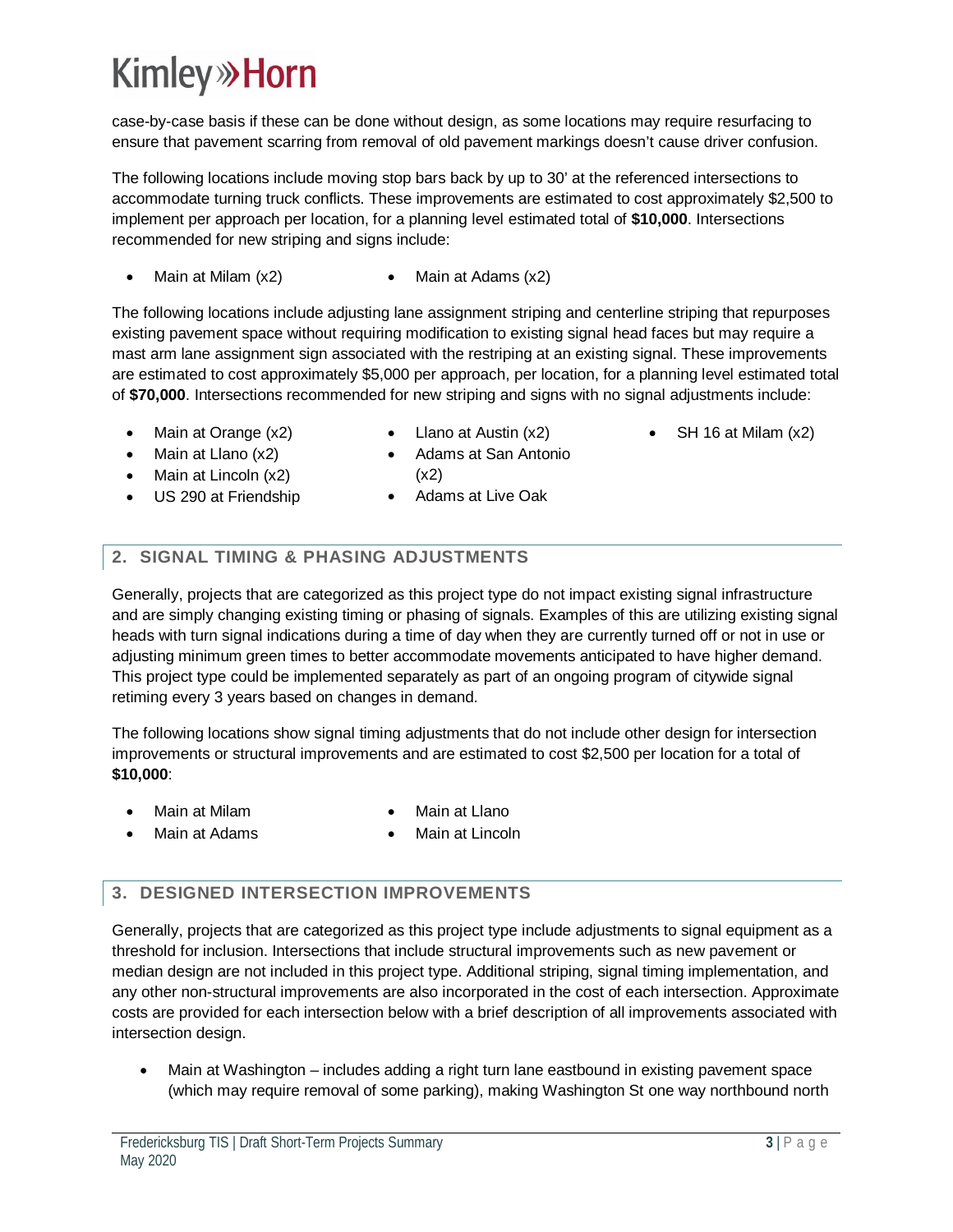### **Kimley» Horn**

of Main Street, removing signal arm in the southbound direction, adding one-way signage at the intersection, and adding a right-turn overlap signal indication and phase eastbound – total cost estimated to be **\$27,500**

- Main at Elk includes restriping northbound and southbound Elk to include a left turn lane in each direction, and adding a signal head and phase for southbound protected left turns – total cost estimated to be **\$22,500**
- Main at Olive<sup>A</sup> includes restriping of all 4 approaches to the intersection for left turn lanes and lane reassignment and adding a signal head and phase for a protected eastbound left turn – total cost estimated to be **\$30,000**
- · Llano at Travis includes restriping eastbound and westbound approaches for turn lanes and adding a signal head and phase for protected-permissive eastbound left turns – total cost estimated to be **\$20,000**
- · Adams at Creek includes restriping of eastbound and westbound approaches, removal of the westbound traffic signal arm and signage for one-way operation – total cost estimated to be **\$10,000**
- · SH 16 at Highway includes restriping of the westbound Highway Street approach for different lane assignment and adding a signal head and phase for a protected-permissive westbound left turns – total cost estimated to be **\$15,000**

The total cost for engineering design for these projects is estimated to be roughly **\$30,000 to \$40,000,** and total construction implementation cost is estimated to be roughly **\$85,000 to \$95,000** for a total cost of **\$125,000**.

<sup>A</sup> **Note:** if the designed striping and signs project on US 290 moves forward, the overall cost for Main at Olive is **reduced by \$10,000** and the total cost for construction implementation is also **reduced by \$10,000**.

#### **4. DESIGNED STRIPING AND SIGNS**

This category is reserved for a more substantial signing and markings project that would involve restriping on US 290 for more than one block length. Two projects are included in this category:

- · East of Baron Creek to US 290 at Cristol Dr for a length of approximately 0.75 miles the existing 62' pavement section would change from a 4-lane undivided roadway to a 5-lane undivided roadway with a center Two-Way Left Turn Lane (TWLTL). The total cost for engineering design on this project is estimated to be roughly **\$20,000** and total construction implementation cost is estimated to be roughly **\$100,000.**
- · Milam St to Elk Street for approximately 0.91 miles the existing pavement section would be restriped to remove the 6' painted median along this stretch of US 290 as contemplated in the Transportation Master Plan from 2017. At a posted speed of 30 mph and with a 5-6' shifting taper, the length for tapers to the center of the roadway could be approximately 40' behind the end of queuing space for left turns off US 290 at signalized intersections. This may further enhance compliance with the posted speed limit through lateral shifts and eliminate perception of the painted median as a center turn lane. Further, by moving the inside lanes further away from angled parking, vehicles in outside lanes can avoid conflict with longer vehicles parked in stalls. The total cost for engineering design on this project is estimated to be roughly **\$15,000** and total construction implementation cost is estimated to be roughly **\$50,000.**